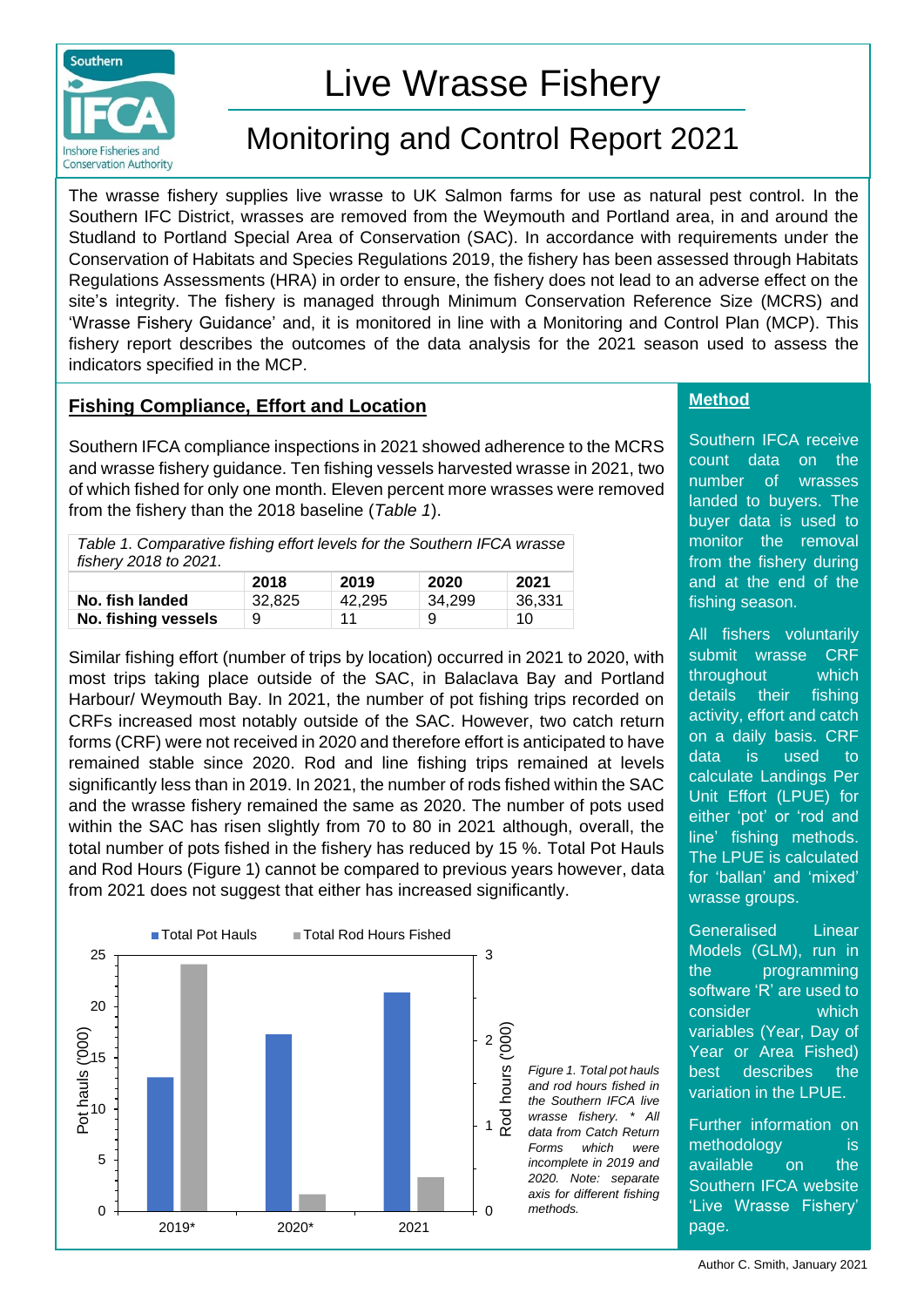

# Live Wrasse Fishery

## Monitoring and Control Report 2021

#### **NEW Minimum Conservation Reference Size Byelaw**

In July 2021, Southern IFCAs 'MCRS Byelaw' came into force. This byelaw introduced new statutory MCRS for the following wrasse species, replacing those applied through the Wrasse Fishery Guidance:

- Ballan wrasse: 180 mm
- Corkwing wrasse: 140 mm
- Goldsinny and Rock cook wrasse: 120 mm



### **Landings Per Unit Effort (LPUE)**

For the GLM analysis number of wrasse landed are separated into five categories: Total wrasse LPUE per pot (pot), mixed wrasse LPUE per pot (pot) (excludes ballan), Ballan wrasse LPUE per pot (pot), Corkwing wrasse LPUE per pot <sup>(pot)</sup>, and Ballan wrasse LPUE per rod hour fished <sup>(rod)</sup>. The following figures show the variables which best explain the variation in LPUE and the corresponding significance levels for each level of a variable. Note, colours indicate either year or area fished.



*Figure 1. Predicted effects (mean) of fishing area (left) on Landings Per Unit Effort (pot) of total wrasses and, year (right) on Landings Per Unit Effort (pot) of mixed wrasses caught in the Southern IFC District. Error bars show 95% confidence intervals around predicted means as estimated by the Generalised Linear Models. \*\*\* denotes <0.001 significance, NS=Not significant. Fishing Area: 3=Balaclava Bay, 4=Portland Harbour/Weymouth, 6=Ringstead Bay, 7=White Nothe to Lulworth, 8=Lulworth to Broadbench*

#### *Total and mixed wrasse LPUEpot*

Similar to the results from 2020, analysis by Year did not explain the variation in total wrasse LPUE<sup>pot</sup>, whilst neither did Day Of Year. Area fished significantly explained the variation, with Balaclava Bay and Portland Harbour/ Weymouth Bay showing higher LPUE<sup>pot</sup> than Ringstead Bay and White Nothe to Lulworth *(Figure 1)*.

For mixed wrasse LPUE<sup>pot</sup>, the variable year explained the varitaiton, with 2018 and 2019 LPUE higher than 2020 and 2021 *(Figure 1)*. However, no significant difference was seen between 2020 and 2021.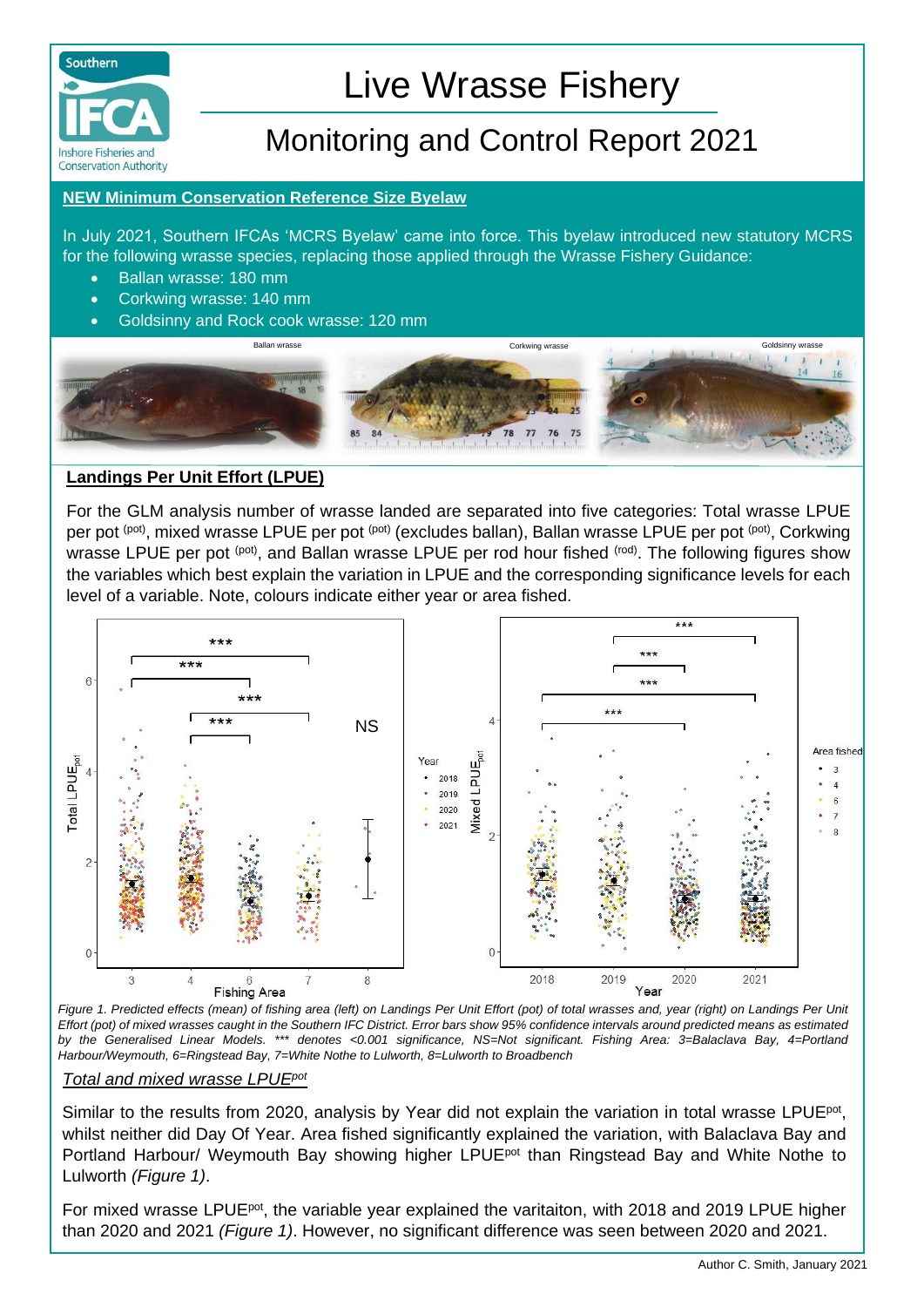

*Figure 2. Predicted effects (mean) of year (top left), day of Year (top right) and fishing area (bottom left) on Landings Per Unit Effort (pot) of ballan wrasse caught in the Southern IFC District. Predicted effects (mean) of fishing area (bottom right) on Landings Per Unit Effort (pot) of corkwing wrasse caught in the Southern IFC District. Error bars show 95% confidence intervals around predicted means as estimated by the Generalised Linear Models. \* <0.05, \*\* <0.01, \*\*\* <0.001 denotes significance, NS=Not significant. Fishing Area: 3=Balaclava Bay, 4=Portland Harbour/Weymouth Bay, 6=Ringstead Bay, 7=White Nothe to Lulworth, 8=Lulworth to Broadbench*

#### *Ballan and corkwing wrasse LPUEpot*

Year, Day Of Year and Area Fished explained the variation in Ballan wrasse LPUEpot (*Figure 2*). Significantly more ballan wrasse were caught in pots in 2020 and 21 when compared to 2018 and 19. Ballan wrasse catch in pots increased throughout the season. Significantly less Ballan wrasse are caught in the fishing areas Ringstead Bay and White Nothe to Lulworth.

For Corkwing wrasse only data from 2021 was available. Area fished explained the variation with Balaclava Bay and Portland Harbour/Weymouth Bay showing signifncantly higher LPUE<sup>pot</sup> than Ringstead Bay and White Nothe to Lulworth (*Figure 2*).